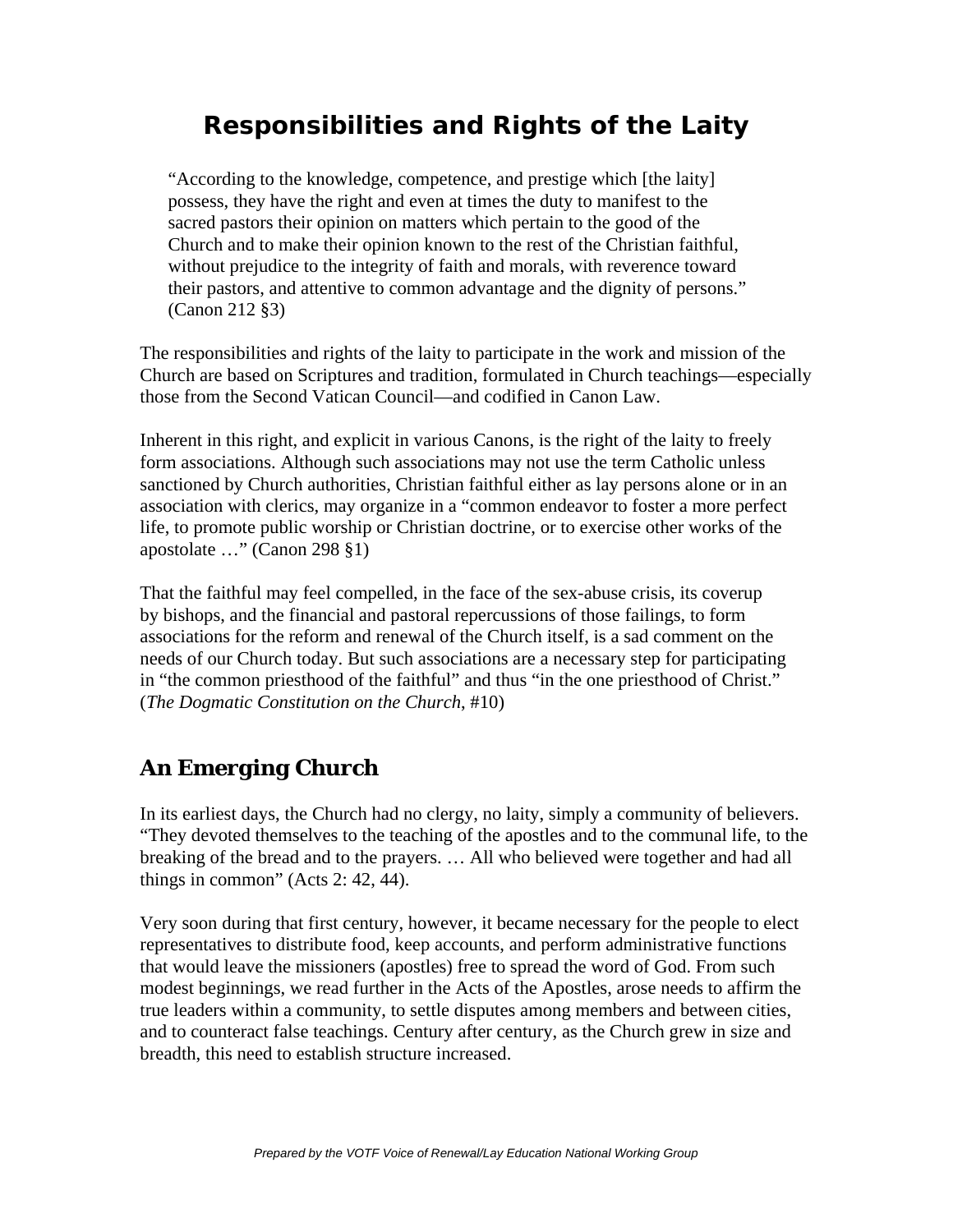But these structures remained open to the people: in 215 A.D, St. Hippolytus referred to bishops being chosen by all the people; around 250 A.D., St. Cyprian, the Bishop of Carthage, declared that he never took action without the "counsel and consent of the people"; the election of St. Ambrose as bishop of Milan in 373 was at the demand of the people gathered there; and Pope Celestine I (422-432) insisted that the desire and consent of the clergy and the people was required for selection of a bishop.

Gradually, however, our increasingly structured Church focused in official documents, century after century, on the development and rights of hierarchical offices. The laity, when they were described at all, mostly were described as recipients of whatever actions their pastors and bishops took. This imbalance continued until the Second Vatican Council renewed the focus on the entire People of God.

### *The People of God*

Among the documents from the Second Vatican Council, there are two that most directly address the rights and responsibilities of the laity: *The Dogmatic Constitution on the Church* (also known as *Lumen Gentium* from the first words in its text), and *Decree on the Apostolate of the Laity* (also called *Apostolicam Actuositatem*).

*The Dogmatic Constitution on the Church* describes the entire Church, from Christ as the light of all nations, to the hierarchical structure of the episcopate, to the activities of laity and religious. All are interrelated, and each participates in its own special way in the one priesthood of Christ (*Dogmatic Constitution on the Church*, #10). Indeed, pastors are exhorted, as a "noble duty," to acknowledge the ministries and charisms of the laity and to accept their works (*Dogmatic Constitution on the Church*, #30):

Let the spiritual shepherds recognize and promote the dignity as well as the responsibility of the laity in the Church. Let them [the shepherds] willingly employ their [the laity] prudent advice. Let them confidently assign duties to them [the laity] in the service of the Church, allowing them freedom and room for action. Further, let them encourage lay people so that they may undertake tasks on their own initiative. Attentively in Christ, let them consider with fatherly love the projects, suggestions and desires proposed by the laity." (*The Dogmatic Constitution on the Church*, #37)

The *Decree on the Apostolate of the Laity* repeats this call for the laity to use their special gifts within the apostolate of the Church—because "without it the apostolate of the pastors is often unable to achieve its full effectiveness"—and declares specifically the rights of the laity to form associations for such purposes.

For this reason the faithful should participate in the apostolate by way of united effort. They should be apostles both in their family communities and in their parishes and dioceses, which themselves express the community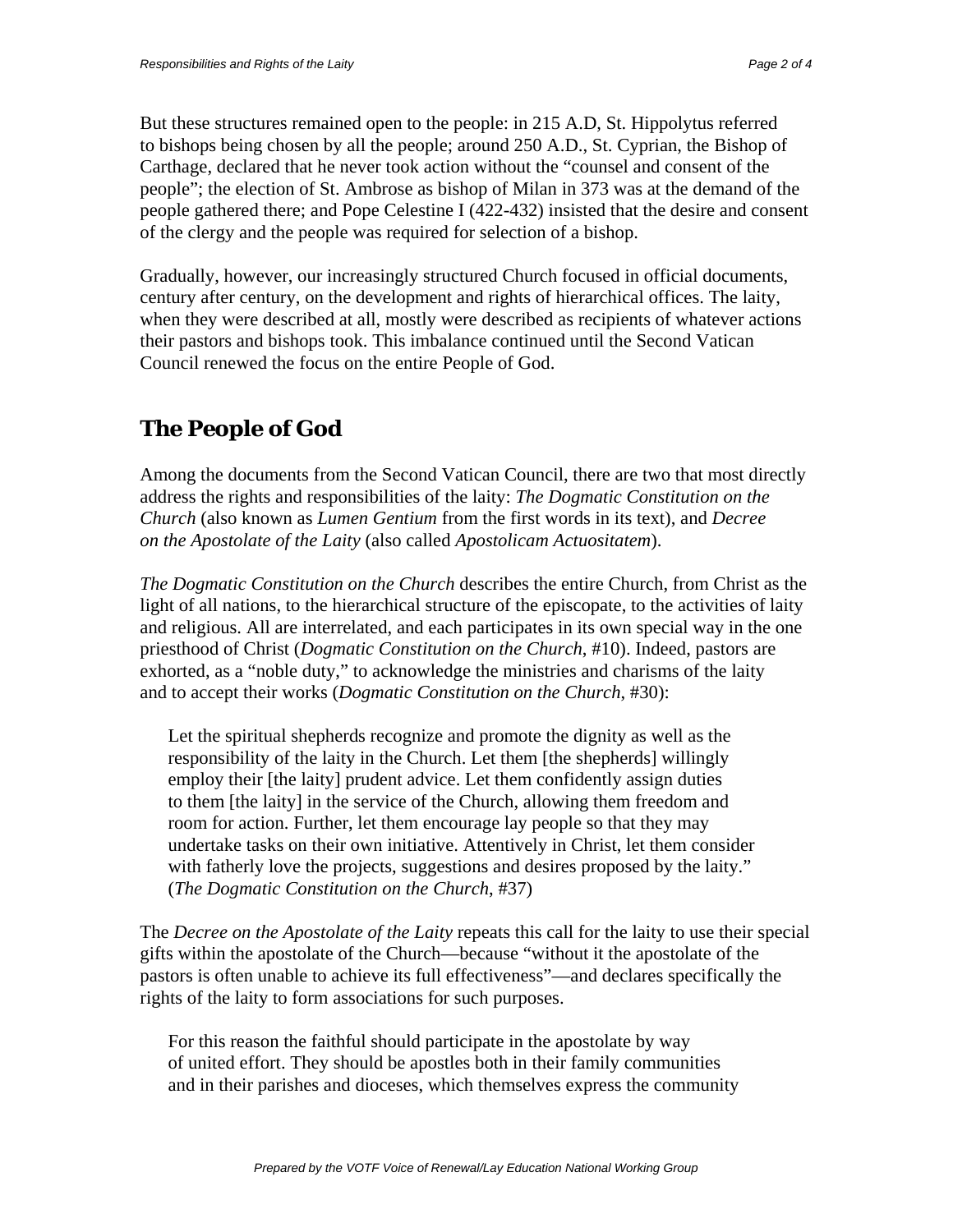nature of the apostolate, as well as in the informal groups which they decide to form among themselves. (*Decree on the Apostolate of the Laity* #18)

Of course, the Church would prefer that the opinions of the laity channel through the "organs erected by the Church for this purpose" (*Dogmatic Constitution on the Church*, #37). But where a local or diocesan authority fails to establish or to allow such organs (through open and independent lay councils, for example), or where the authority itself has failed to promote the good of the People of God—as in decades-long sex-abuse crimes and coverups—the laity are obliged to speak through their own freely formed associations. It is a right derived from union with Christ and baptism into the Church:

The laity derive the right and duty to the apostolate from their union with Christ the head; incorporated into Christ's Mystical Body through Baptism and strengthened by the power of the Holy Spirit through Confirmation, they are assigned to the apostolate by the Lord Himself. … For the exercise of this apostolate, the Holy Spirit Who sanctifies the people of God through ministry and the sacraments gives the faithful special gifts also … to build up the whole body in charity. From the acceptance of these charisms, including those which are more elementary, there arise for each believer the right and duty to use them in the Church and in the world for the good of men and the building up of the Church, in the freedom of the Holy Spirit … (*Decree on the Apostolate of the Laity* #3)

Descriptions of the laity's rights and responsibilities in the documents of Vatican II also find expressions in the canon law.

#### *Codification in Canon Laws*

The Code of Canon Law, as revised and then issued in 1983, included a new section, "Book II: The People of God," which derived its canons from the documents of Vatican II. In it, the Church specifies that all who are "incorporated in Christ through baptism" (Canon 204 §1) are the people of God who, through that baptism, share in Christ's "priestly, prophetic, and royal function."

The canons also, of course, admonish the laity to be faithful, to be obedient, to treat with reverence their pastors and bishops. But equally critical is the recognition (Canon 212 §2 and §3) of the right of the faithful to provide input to the community, to share opinions and information with each other and with their pastors and bishops, and to freely organize their own associations:

Canon 215: The Christian faithful are at liberty freely to found and direct associations for purposes of charity or piety or for the promotion of the Christian vocation in the world and to hold meetings for the common pursuit of these purposes.